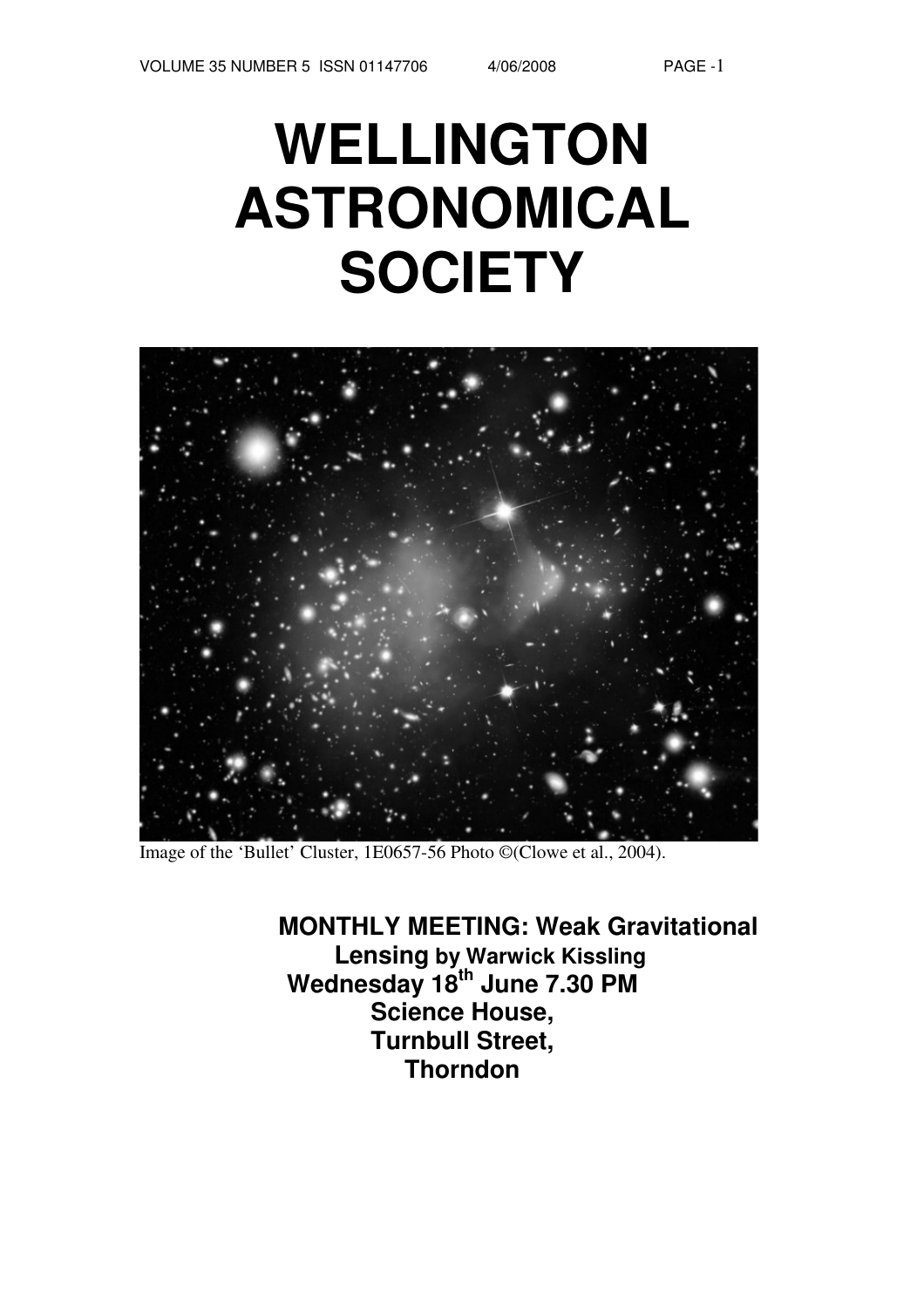|                                | Page           |                                | Page    |
|--------------------------------|----------------|--------------------------------|---------|
| Abstract-Monthly talk- Warwick | $\overline{2}$ | Ozone the Greenhouse Gas       | $3 - 4$ |
| Kissling                       |                |                                |         |
| Welcome to new members         | 2              | What's in the sky in May       | $5-6$   |
| Pauatahanui Observing Session  | 2              | Diary of Solar system events   | $6 - 7$ |
| <b>Gifford Star Party</b>      | 2              | Editorial disclaimer           |         |
| From the Top by John Field     | $2 - 3$        | <b>Council Contact details</b> |         |
| Successful AGM                 | 3              | June Star chart                | 8       |
| Biographies for IYA project    | 3              |                                |         |

## **CONTENTS**

## **Weak Gravitational Lensing by Warwick Kissling**

Weak gravitational lensing has become an important tool in modern astrophysics, and is used to map the distribution of dark matter associated with nearby clusters of galaxies and in the universe as a whole. In this talk I will describe how this technique works, what might be learned from future weak lensing surveys, and whether NZ can play a part in this research.

## **Welcome to New Members**

The committee wishes to welcome Lee Bennett and Richard Boustead. We look forward to fostering your interest in astronomy.

## **Pauatahanui Observing sessions**

Observing sessions at Pauatahanui will be held on the first Saturday of the month, weather permitting. Located on "Willow Bank Farm" off Murphy's Road, Judgeford; on the left hand side of the road, about 1km from the intersection of State Highway 58 and Murphy's Road. The observatory holds a 12-inch Meade SCT on an equatorial wedge. The site has a number of flat areas at which members can place their own scope to observe. There is a toilet located in the shearing shed and car parking is in front of the shed. As the local is a working farm it pays to wear sturdy footwear and dress warmly, bring along torch (hopefully with a red filter to protect your dark adaptation). Children are welcome but remember it will be cold, dark and mushy under foot!

This month's session will commence at 8:00pm on Saturday, June 7th. If the weather is looking doubtful please contact John Field on his mobile 021-255-1904 to see if the session is going ahead.

## **Gifford star Party Saturday June 14th**

The Gifford star party will be held on Saturday June 14<sup>th</sup>. The contact person is Duncan Hall ph 474-5340. Please note that this number connects to his mobile phone.

## **From The Top by John Field**

#### **2009**

During 2009 WAS, and other astronomical society's throughout the world, will be holding events marking the 400<sup>th</sup> anniversary of Galileo recording astronomical observations.

#### **From the Top**

At the May monthly meeting it was unanimously voted to approve the changes to the constitution as requested by the IRD and Charitable Trust to keep up with law changes. The updated constitution will now be sent to these groups for their approval.

Over the last few months our meetings have shifted venues and dates to fit in with speakers and room availability. Although we may have to shift dates for international guest speakers it is our intention to keep to a regular meeting schedule and venue as much as possible. Brenda has contacted the Royal Society and requested the room at Science House be booked for us on the first Wednesday of the month for 2009. It is hoped that we will be able to confirm these dates in an upcoming newsletter. We have also been informed that our room rental will increase in price from July 2008. This will place additional pressure on the Society's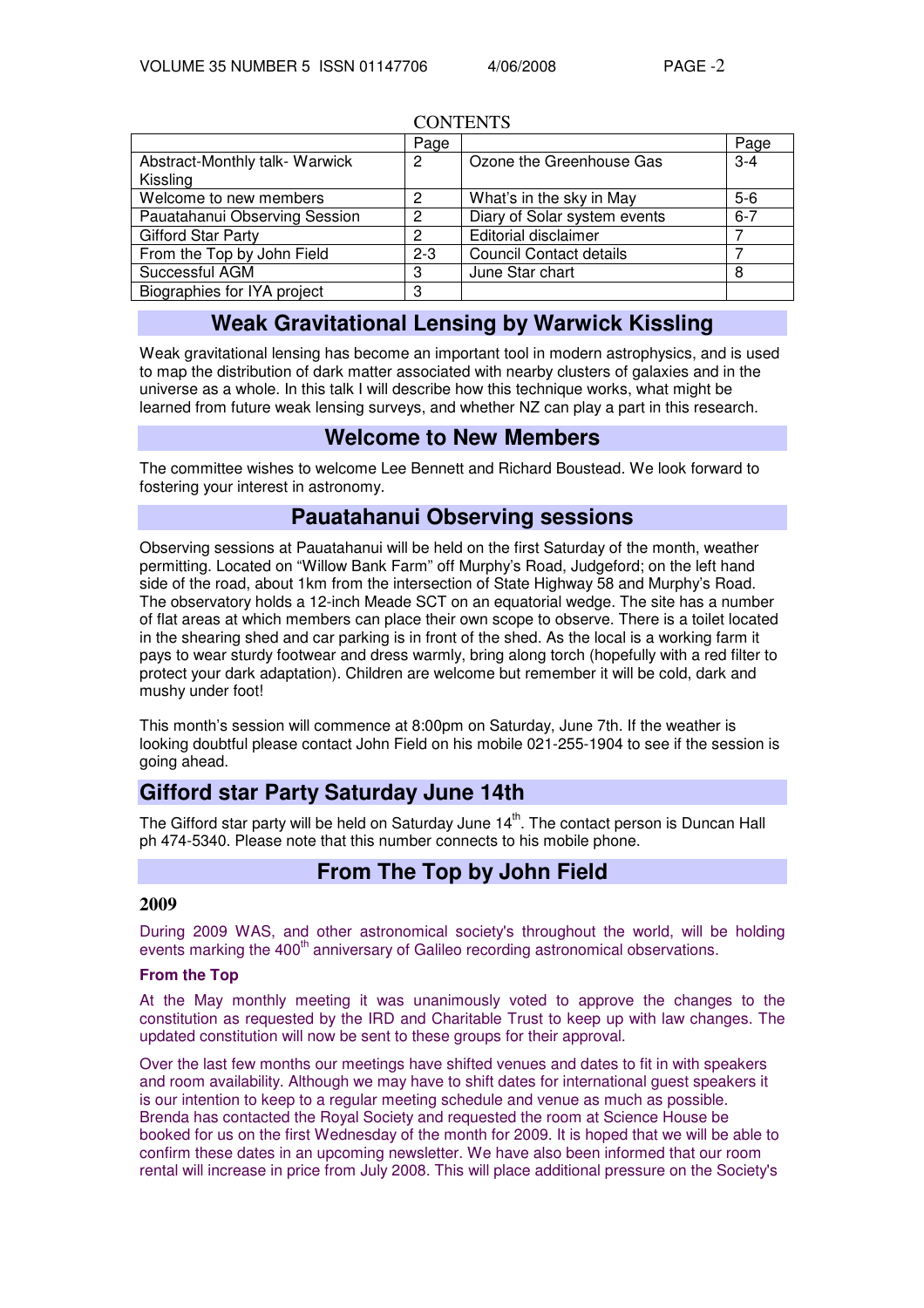expenses and to offset this price we will need to either increase membership numbers (always a good thing), raise additional funds by fundraising or donations from members. Science House a good venue with easy access, parking and close to public transport and we would be hard pressed to find an alternative venue (although if anyone has any suggestions please let us know).

#### **Images for the newsletter**

Taken any interesting astronomical images recently? If you have why not send a digital copy to Brenda, Newsletter Editor, for publication in the newsletter or for display on the WAS website. E-mail your image to biohnston@was.org.nz including your name, details of the image and what was used to take the image with.

### **International Year of Astronomy astronomical observations**.

WAS will be hosting the 2009 RASNZ Conference as well as hosting a number of public observing sessions and possibly workshops on purchasing and maintaining a telescope. We are asking for people who are willing to assist/organise or just participate in any event to contact a council member.

## **Successful SGM by Lesley Hughes, Treasurer Wellington Astronomical Society**

As our newsletter has indicated over the past two months, we held an SGM at the meeting of 7 May 2008 to vote on several changes to the WAS Constitution. This vote went ahead once the meeting had confirmed a quorum, and the constitutional changes were passed with all present members assenting; there were no votes against or abstentions. As Treasurer, I have forwarded the changes to the Registrar of Incorporated Societies and will then advise IRD and start the registration process at the Charities Commission.

# **NZ IYA Website - Biographies Still Needed. Information taken from RASNZ email Newsletter Number 87, 25 November 2007**

Marilyn Head, RASNZ Publicity officer, is still looking for notes of upcoming events and for local biographies.

She writes "The NZ International Year of Astronomy (IYA) site is up and running thanks to the sterling efforts of Roland Idaczyk at http://www.astronomy2009.org.nz. To make it as useful as possible we'd like it to be comprehensive so please let me know if you want any events - and that includes any from now until the end of 2009 - to be posted. A critical part is the section that deals with NZ astronomers - past, present and overseas. We would like to include as many active astronomers as we can - it should end up being the Who's Who of NZ astronomy. So we would like all individuals and societies to send me (not Roland) names and very short profiles with any relevant links to be posted." Marilyn's email address is www.writerfind.com/mhead.htm

## **Ozone the Greenhouse Gas Information taken from the NASA Space Place website and © to Colleen Barboza**

### **DISCLAIMER: all personal and professional opinions presented herein are my own and do not, in any way, represent the opinion or policy of JPL/NASA.**

We all know that ozone in the stratosphere blocks harmful ultraviolet sunlight, and perhaps some people know that ozone at the Earth's surface is itself harmful, damaging people's lungs and contributing to smog. But did you know that ozone also acts as a potent greenhouse gas? At middle altitudes between the ground and the stratosphere, ozone captures heat much as carbon dioxide does. In fact, pound for pound, ozone is about 3000 times stronger as a greenhouse gas than  $CO<sub>2</sub>$ . So even though there's much less ozone at middle altitudes than  $CO<sub>2</sub>$ , it still packs a considerable punch. Ozone traps up to one-third as much heat as the better known culprit in climate change.

Scientists now have an unprecedented view of this mid-altitude ozone thanks to an instrument aboard NASA's Aura satellite called the Tropospheric Emission Spectrometer—"TES" for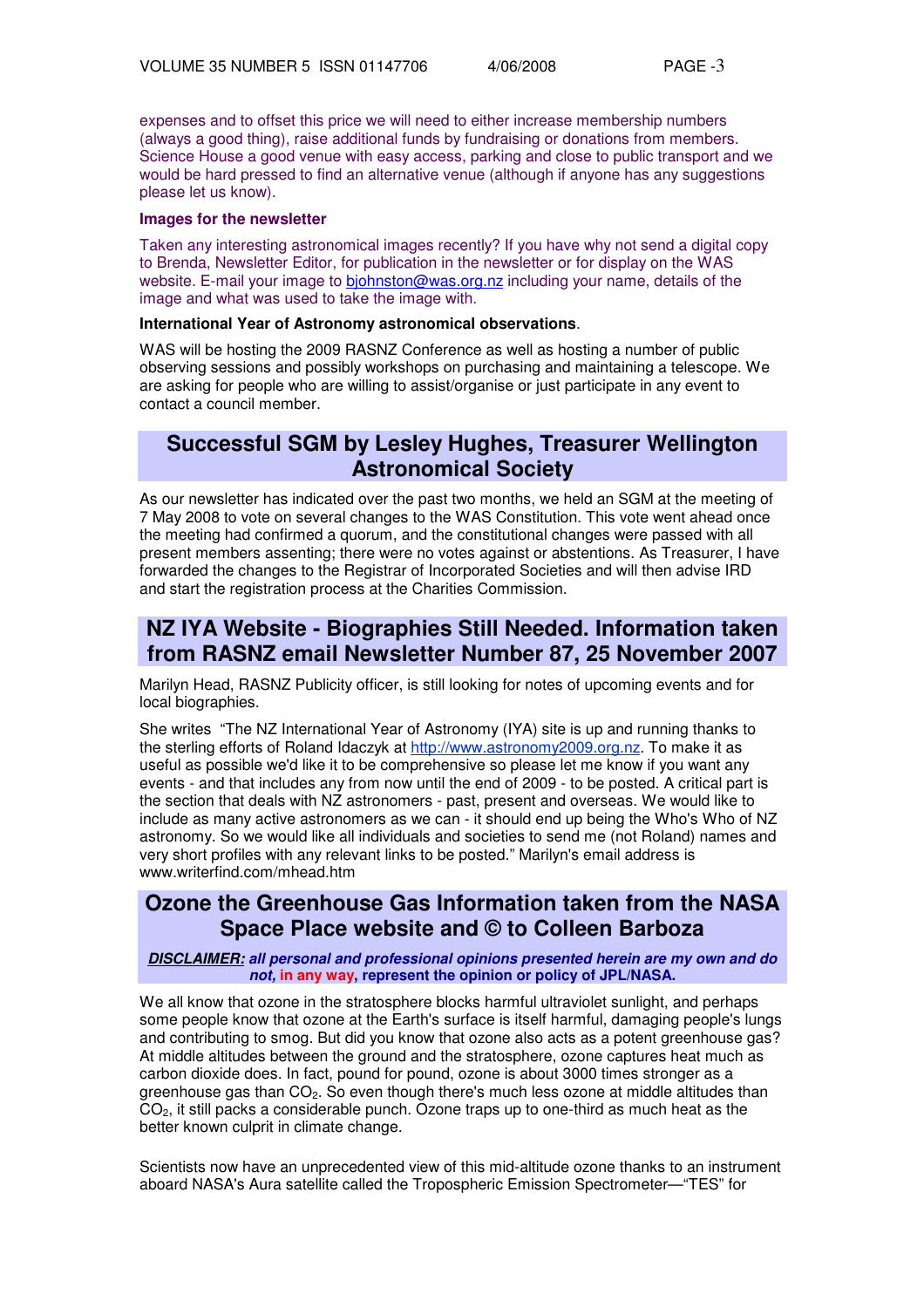short. Most satellites can measure only the total amount of ozone in a vertical column of air. They can't distinguish between helpful ozone in the stratosphere, harmful ozone at the ground, and heat-trapping ozone in between. By looking sideways toward Earth's horizon, a few satellites have managed to probe the vertical distribution of ozone, but only to the bottom of the stratosphere. Unlike the others, TES can measure the distribution of ozone all the way down to the heat-trapping middle altitudes. "We see vertical information in ozone that nobody else has measured before from space," says Annmarie Eldering, Deputy Principal Investigator for TES.

The global perspective offered by an orbiting satellite is especially important for ozone. Ozone is highly reactive. It is constantly being created and destroyed by photochemical reactions in the atmosphere and by lightning. So its concentration varies from region to region, from season to season, and as the wind blows. Data from TES show that ozone's heat-trapping effect is greatest in the spring, when intensifying sunlight and warming temperatures fuel the reactions that generate ozone. Most of ozone's contribution to the greenhouse effect occurs within 45 degrees latitude from the equator. "Increasing industrialization, particularly in the developing world, could lead to an increase in mid-altitude ozone," Eldering says. Cars and coal-fired power plants release air pollutants that later react to produce more ozone. "There's concern that overall background levels are slowly increasing over time," Eldering says. TES will continue to monitor these trends, she says, keeping a careful eye on ozone, the greenhouse gas.

Learn more about TES and the science of ozone at tes.jpl.nasa.gov/. Kids can get a great introduction to good ozone and bad ozone at spaceplace.nasa.gov/en/kids/tes/gases.



#### Caption:

Ozone behaves differently at different altitudes in the atmosphere. High in the stratosphere and at mid-troposphere it has positive effects on life at the surface. At the top of the troposphere ozone is a greenhouse gas and at the surface it makes smog*.*

This article was provided by the Jet Propulsion Laboratory, California Institute of Technology, under a contract with the National Aeronautics and Space Administration.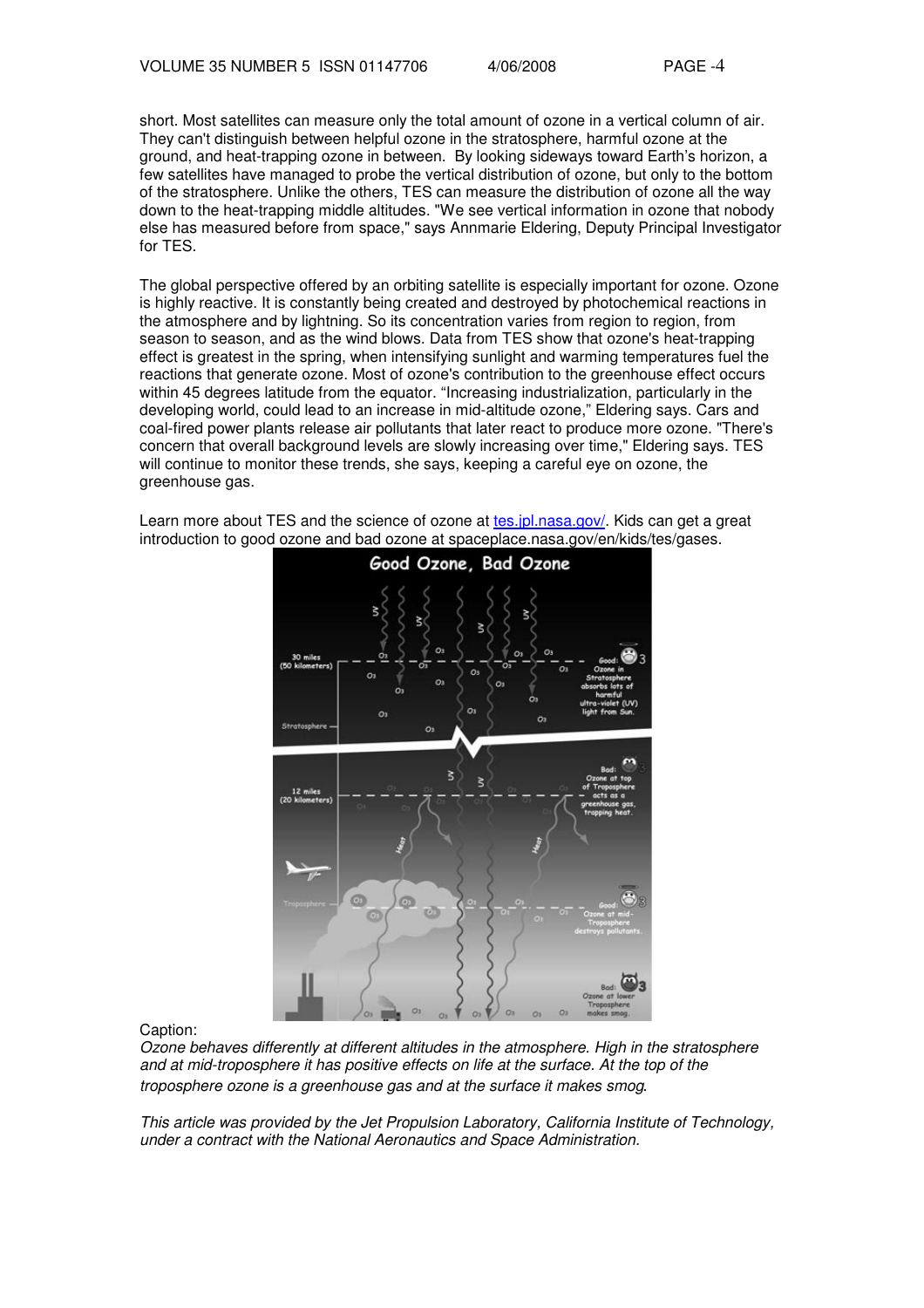# **What's in the Sky in June Information supplied by Alan Gilmore, University of Canterbury, Mt John Observatory.**

**Jupiter** appears in the eastern sky in early twilight shining with a steady golden light. On the opposite side of sky is **Sirius**, twinkling like a diamond; setting early. **Canopus** is in the southwest sky. **Crux**, the Southern Cross, and the Pointers, Beta and **Alpha Centauri** are south of overhead. **Scorpius**, upside down, is midway up the eastern sky. Below it is **Sagittarius**; its brighter stars making 'the teapot'. Low in the northwest **Saturn** makes an eyecatching pair with **Regulus**, the head star of **Leo** the lion. **Mars** is similar in brightness to Regulus but orange-coloured. Mars is moving rightward (eastward) against the background stars. By the end of June it will be just below Regulus. Orange **Arcturus** in the northeast often twinkles red and green.

**Jupiter** is the brightest star-like object in the night sky. It appears low in the east at early dusk and is north of overhead by the morning hours. Binoculars show the disk of Jupiter and one or two of its large moons like faint stars very close to the planet, above left and below right. A small telescope easily shows all four moons but often not all at once. Jupiter is 12 times wider than the earth and 320 times heavier. Just now it is 640 million kilometres away, nearly as close as it gets.

**Sirius** appears midway down the western sky at dusk, often twinkling like a diamond as the air breaks up its white light. Sirius is the brightest star in the sky both because it is relatively close, nine light years\* away, and 23 times brighter than the sun.

**Crux**, the Southern Cross, is south of the zenith. Beside it, and brighter, are Beta and **Alpha Centauri,** often called 'The Pointers' because they point at Crux. Alpha Centauri is the closest naked-eye star, 4.3 light years away. A telescope shows it is a binary star: two suns orbiting each other in 80 years. Beta Centauri and many of the stars in Crux are hot, extremely bright blue-giant stars hundreds of light years away. **Canopus** is also very luminous and distant.

**Scorpius** is midway up the eastern sky, lying on its back. Its brightest star is orange **Antares**, marking the scorpion's heart. Antares is a red giant star: 600 light years away and 19 000 times brighter than the sun. Red giants are much bigger than the sun but much cooler, hence the red colour. They are dying stars; wringing the last of the thermo-nuclear energy from their cores. Antares will end in spectacular supernova explosions in a few million years.

The **Milky Way** is brightest and broadest in the southeast toward Scorpius and Sagittarius. It remains bright but narrower through Crux and Carina but fades in the western sky. The Milky Way is our edgewise view of the galaxy, the pancake of billions of stars of which the sun is just one. The thick hub of the galaxy, 30 000 light years away, is in Sagittarius. A scan along the Milky Way with binoculars will find many clusters of stars and some glowing gas clouds. Relatively nearby dark clouds of dust and gas make holes and slots in the Milky Way.

The Clouds of Magellan, **LMC** and **SMC**, are the lower southern sky, easily seen by eye on a dark moonless night. They are two small galaxies about 160 000 and 200 000 light years away. They are only a fraction the mass of our galaxy but still contain billions of stars.

**Arcturus**, toward the north, often twinkles red and green as the air disperses its orange light. It is 120 light years away and 37 times brighter than the sun. **Saturn**'s **r**ings and its largest moon, Titan, are visible in small telescopes. Saturn is around 1400 million km away. **Mars** looks very small in a telescope being now 300 million km away.

\*A **light year** (**l.y**.)is the distance that light travels in one year: nearly 10 million million km or 10<sup>13</sup> km. Sunlight takes eight minutes to get here; moonlight about one second. Sunlight reaches Neptune, the outermost major planet, in four hours. It takes four years to reach the nearest star, Alpha Centauri.

| Thubob of the Moon                                   |                        |                                                     |              |  |  |  |  |
|------------------------------------------------------|------------------------|-----------------------------------------------------|--------------|--|--|--|--|
| New Moon - 4 <sup>th</sup> June   First Quarter Moon |                        | Full Moon $19^{\text{th}}$ June - Last Quarter 27th |              |  |  |  |  |
| - 00.08                                              | $11^{th}$ June - 00.03 | 00.06                                               | June – 00.00 |  |  |  |  |

Phases of the Moon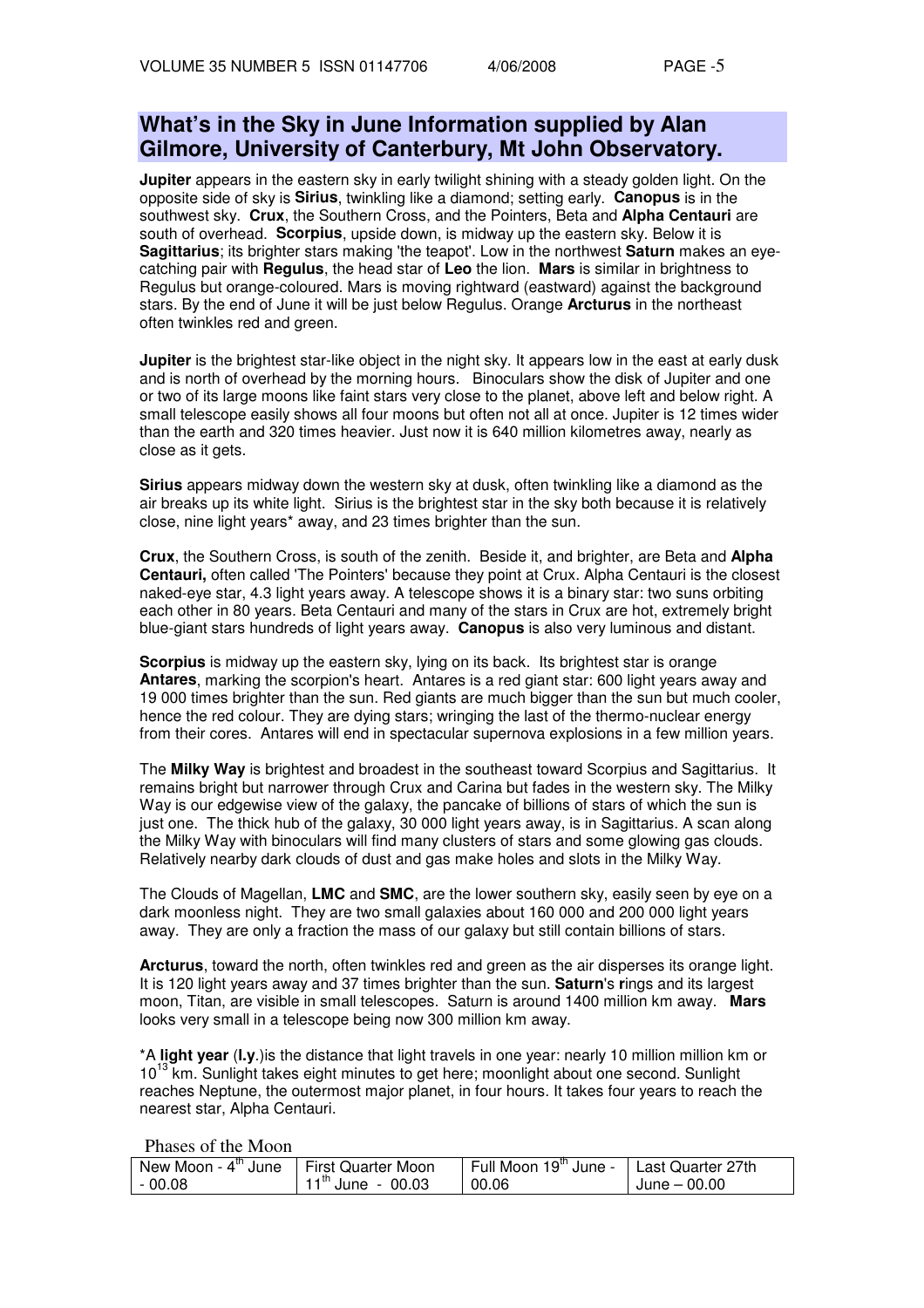# **Diary of Solar System Events in June 2008 in New Zealand. Information taken from the RASNZ website**

| Date   |  |
|--------|--|
| (NZDT) |  |

| June 3        | Moon at perigee, its closest to the Earth for the Lunar month, 357254 km.                                                      |
|---------------|--------------------------------------------------------------------------------------------------------------------------------|
| June 4        | New Moon at 7:23 am NZST (Jun 3, 19:23 UT).                                                                                    |
| June 8        | Mercury at inferior conjunction.                                                                                               |
| June 8        | 25% lit Moon 2° from Mars, mag. 1.5. Earlier an occultation of Mars in<br>afternoon visible from NZ.                           |
| June 9        | Venus, at superior conjunction behind Sun.                                                                                     |
| June 9        | 36% lit Moon 5° forms a small triangle with Saturn magnitude 0.6 and the<br>star Regulus magnitude 1.4, evening sky.           |
| June 11       | Moon at first quarter 3:04 am NZST (Jun 10, 15:04 UT).                                                                         |
| June 13       | 75% lit Moon 2° from star Spica, magnitude 1.1, evening sky.                                                                   |
| June 17       | Moon at apogee, its greatest distance from the Earth for the Lunar month,<br>406225 km.                                        |
| June 17       | 98% lit Moon less than 1° from the star Antares, magnitude 1.1, early<br>evening sky.                                          |
| June 19       | Full Moon at 5:30 am NZST (Jun 18, 17:30 UT).                                                                                  |
| June 20       | Mercury stationary.                                                                                                            |
| June<br>20/21 | 97% lit Moon 2° from Jupiter, in late evening sky and morning sky.                                                             |
| June 21       | Pluto at opposition.                                                                                                           |
| June 21       | Southern winter solstice at midday NZST (summer solstice in northern<br>hemisphere).                                           |
| June 23       | 79% lit Moon 2.5° from Neptune, magnitude 7.9, late evening sky.<br>Occultation of Neptune visible from most of North America. |
| June<br>25/26 | 59% lit Moon 4 to 5° from <i>Uranus</i> , magnitude 5.8, late evening and<br>morning sky.                                      |
| June 27       | Moon at last quarter 12:10 am NZST (Jun 26, 12:10 UT).                                                                         |
| June 27       | Uranus stationary.                                                                                                             |
|               |                                                                                                                                |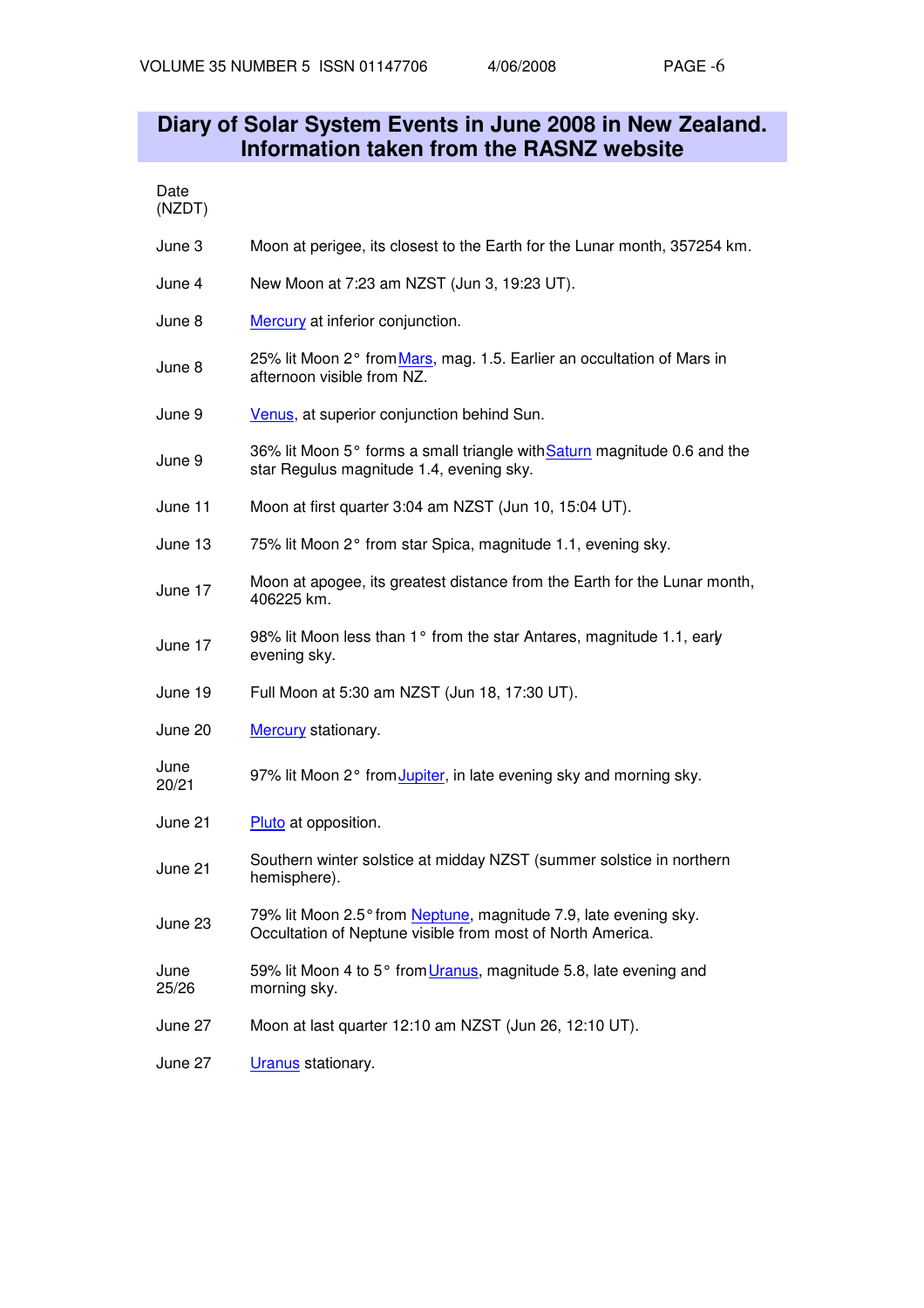## **Sunrise/Sunset**

The table gives the time of Sun rise and Sun set for Wellington. These can be used from year to year as the times will not vary by more than a minute or two on the same date from year to year. Times are for a horizon level with the observer and do not allow for hills or mountains obcuring the horizon . New Zealand Standard time (NZST) is used in the winter months and is 12 hours ahead of Universal Time (UT)

which is virtually the same as Greenwich Mean Time (GMT)

| Date    | <b>Rise NZST</b> | <b>Set NZST</b> |
|---------|------------------|-----------------|
| June 10 | 07.42            | 16.58           |
| June 20 | 07.47            | 16.58           |
| June 30 | 07.48            | 17.01           |

# **Moonrise and Moonset tables for Wellington**

| Date   | Rise | Set  | Date          | Rise | Set  | Date          | Rise | Set  |
|--------|------|------|---------------|------|------|---------------|------|------|
| Sun 1  | 0406 | 1433 | <b>Wed 11</b> | 1237 | 0009 | Sat 21        | 1903 | 0937 |
| Mon 2  | 0526 | 1509 | Thu12         | 1258 | 0113 | <b>Sun 22</b> | 2008 | 1008 |
| Tue 3  | 0649 | 1554 | Fri 13        | 1219 | 0216 | Mon 23        | 2114 | 1035 |
| Wed 4  | 0806 | 1652 | Sat 14        | 1343 | 0319 | Tue 24        | 2220 | 1059 |
| Thu 5  | 0915 | 1802 | <b>Sun 15</b> | 1409 | 0421 | <b>Wed 25</b> | 2327 | 1121 |
| Fri 6  | 1010 | 1919 | Mon 16        | 1441 | 0524 | Thu 26        |      | 1143 |
| Sat 7  | 1053 | 2037 | Tue 17        | 1520 | 0625 | Fri 27        | 0036 | 1205 |
| Sun 8  | 1126 | 2152 | Wed 18        | 1606 | 0723 | Sat 28        | 0148 | 1232 |
| Mon 9  | 1153 | 2303 | Thu 19        | 1700 | 0815 | <b>Sun 29</b> | 0303 | 1303 |
| Tue 10 | 1216 | .    | Fri 20        | 1759 | 0900 | Mon 30        | 0421 | 1342 |

# **Editorial Disclaimer**

Views expressed in this newsletter are not necessarily those of the Society as a whole

# **Council Contact details**

### **COUNCIL OF THE WELLINGTON ASTRONOMICAL SOCIETY INC. P.O.Box 3126 Wellington**

## Website at http://astronomy.wellington.net.nz

| John Field         | Ph 938-4526     | john.field@paradise.net.nz |
|--------------------|-----------------|----------------------------|
| Vicki Irons        | Ph 383-8710     | virons@was.org.nz          |
| Brenda Johnston    | Ph 478-9008     | biohnston@was.org.nz       |
| Lesley Hughes      | Ph 472-5086     | hpwas@hugpar.gen.nz,       |
| Vicki Irons        | Ph 383-8710     | virons@was.org.nz          |
| <b>Bill Parkin</b> | Ph 472-5086     | hpwas@hugpar.gen.nz        |
|                    | 027 642-7093(m) |                            |
| Marilyn Head       | Ph 389-0882     | marilyn@actrix.co.nz       |
| Edwin Rodley       | Ph 463-6992(w)  | edwinrod@was.org.nz        |
|                    | 021-124-6513    |                            |
| Diane Zemanek      | Ph 237-8191     | diane.zemanek@axon.co.nz   |
|                    |                 |                            |